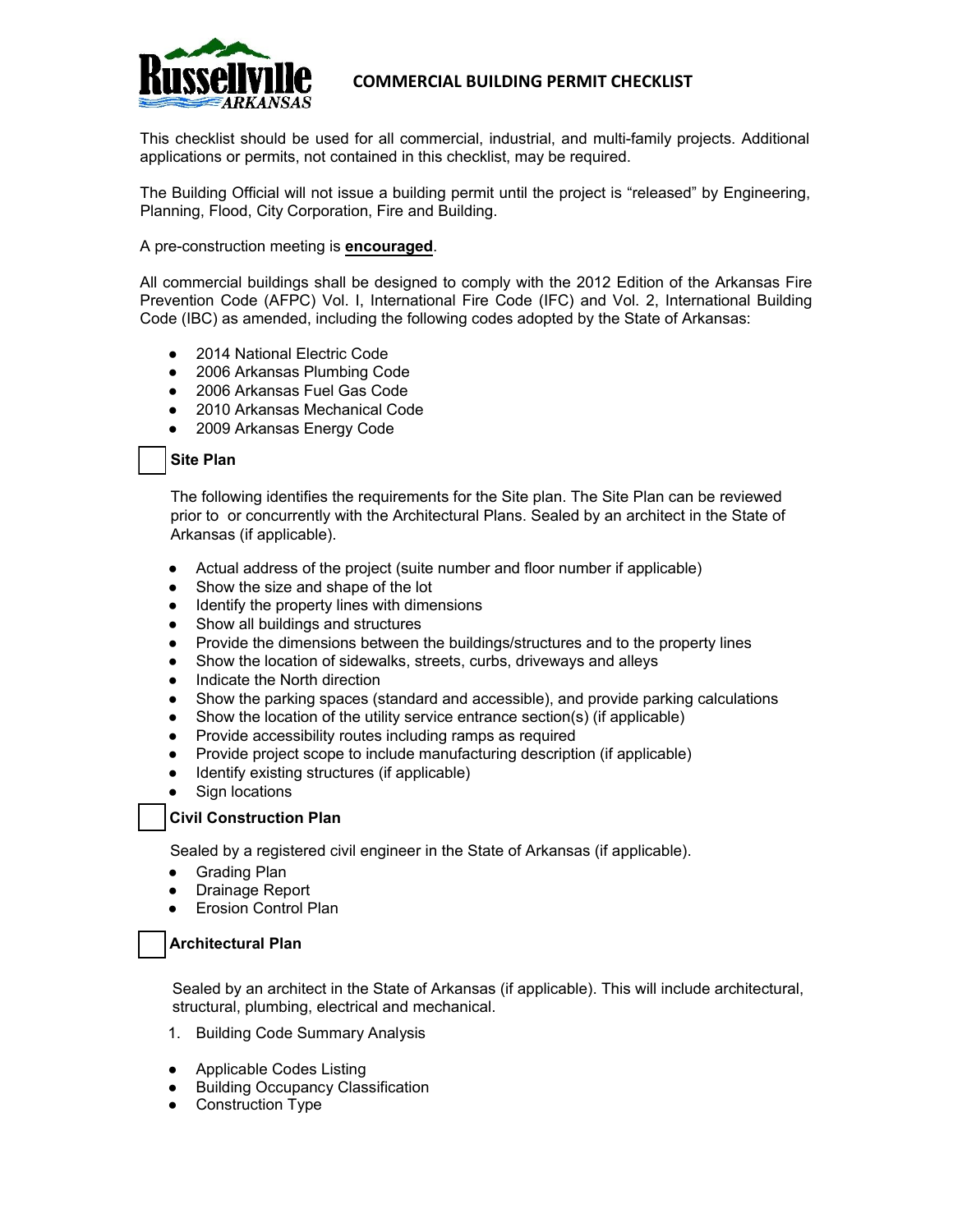- Fire Suppression System
- Building Height and Area
- Fire Resistance Rated Construction
- Wall Partitions/Barriers
- Interior Finishes
- Means of Egress
- 2. Foundation Plans
- 3. Floor Plans
- 4. Structural Plans
- 5. Elevations
- 6. Mechanical Plans
- 7. Electrical Plans
- 8. Plumbing Plans
- 9. Fire Protection Plans

#### **Utility Information**

- Show the location of the water meter, proposed service routing, and approval from the City Corporation (if applicable).
- Show the location of the sewer connection, proposed service routing, and approval from City Corporation (if applicable).
- Show all utilities to avoid conflicts.

## **Floodplain Information**

- For buildings and structures located in whole or in part in flood hazard areas as established by the jurisdiction, show 100 year floodplain and/or floodway and base flood elevations. Reference the FEMA FIRM panel number and effective date.
- If the property contains a floodway or floodplain, provide the proposed finished floor elevation of all structures.

| <b>Complete, Signed and Dated Application Form</b>                                           |
|----------------------------------------------------------------------------------------------|
| <b>Complete Application Checklist</b>                                                        |
| Submit one electronic set of plans. All files (architectural) must be combined into one PDF. |
| <b>Building Permit Fee Payment</b>                                                           |
| <b>Plan Review Fee Payment</b>                                                               |
| Fire Sprinkler Review Fee Payment (if applicable)                                            |

**Letter of approval from City Corporation** (water and sewer)